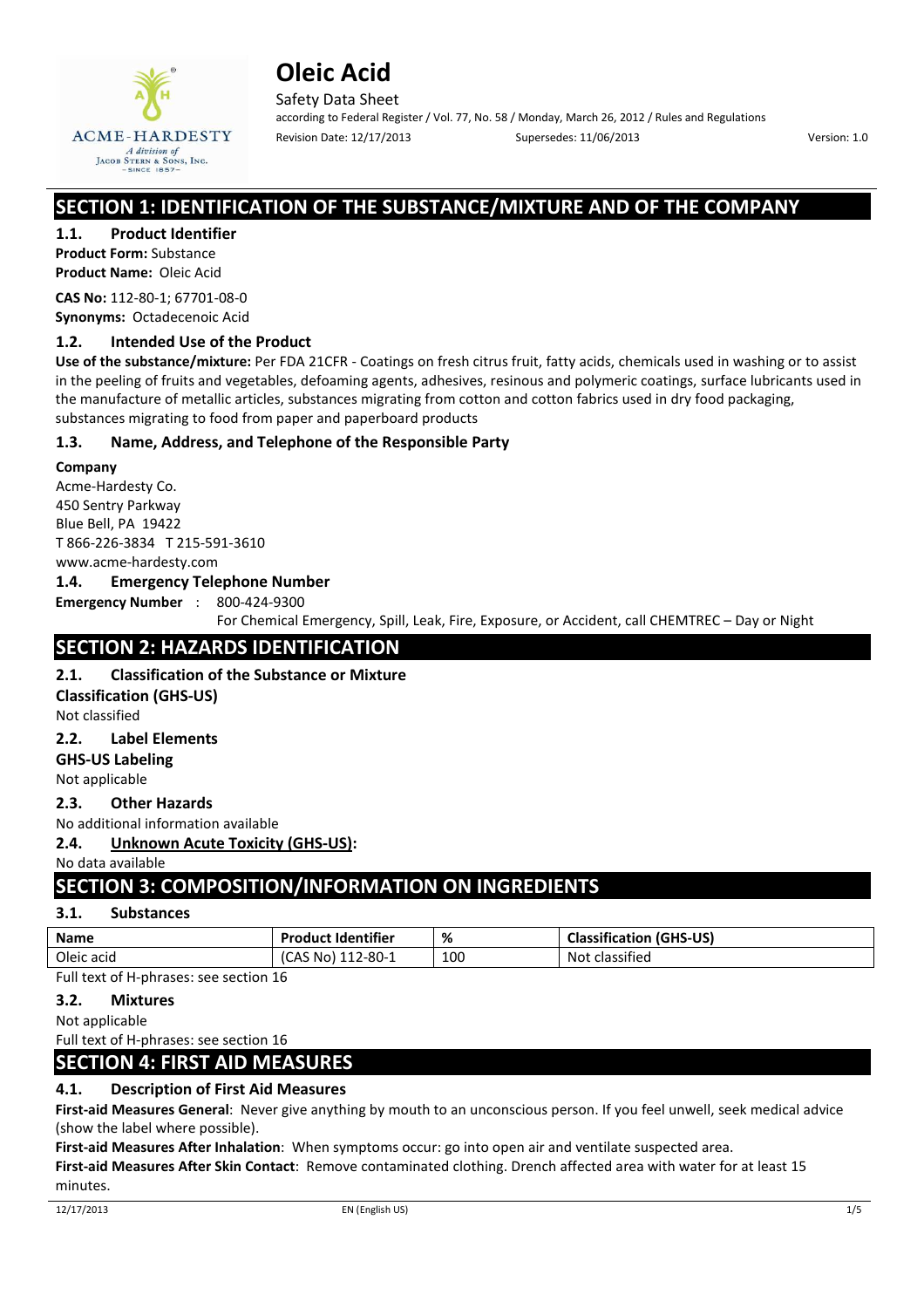Safety Data Sheet according to Federal Register / Vol. 77, No. 58 / Monday, March 26, 2012 / Rules and Regulations

**First-aid Measures After Eye Contact**: Rinse cautiously with water for several minutes. Remove contact lenses, if present and easy to do. Continue rinsing. Immediately call a POISON CENTER or doctor/physician. **First-aid Measures After Ingestion**: Rinse mouth. Do NOT induce vomiting.

# **4.2. Most important symptoms and effects, both acute and delayed**

**Symptoms/Injuries:** Not expected to present a significant hazard under anticipated conditions of normal use. **Symptoms/Injuries After Inhalation:** Not expected to present a significant inhalation hazard under anticipated conditions of normal use.

**Symptoms/Injuries After Skin Contact:** Not irritating to skin.

**Symptoms/Injuries After Eye Contact:** Dust from this product may cause minor eye irritation.

**Symptoms/Injuries After Ingestion:** May cause nausea, vomiting, and diarrhea.

# **4.3. Indication of Any Immediate Medical Attention and Special Treatment Needed**

If medical advice is needed, have product container or label at hand.

# **SECTION 5: FIREFIGHTING MEASURES**

# **5.1. Extinguishing Media**

**Suitable Extinguishing Media:** Use extinguishing media appropriate for surrounding fire. Carbon dioxide, dry chemical, foam, water spray, fog.

**Unsuitable Extinguishing Media:** Do not use water jet. Use of heavy stream of water may spread fire.

## **5.2. Special Hazards Arising From the Substance or Mixture**

**Fire Hazard:** Not considered flammable but may burn at high temperatures.

**Explosion Hazard:** Product is not explosive.

**Reactivity:** Stable at ambient temperature and under normal conditions of use.

## **5.3. Advice for Firefighters**

**Firefighting Instructions:** Exercise caution when fighting any chemical fire.

**Protection During Firefighting:** Do not enter fire area without proper protective equipment, including respiratory protection.

# **SECTION 6: ACCIDENTAL RELEASE MEASURES**

# **6.1. Personal Precautions, Protective Equipment and Emergency Procedures**

**General Measures**: Handle in accordance with good industrial hygiene and safety practice.

### **6.1.1. For Non-emergency Personnel**

**Protective Equipment:** Use appropriate personal protection equipment (PPE).

**Emergency Procedures:** Evacuate unnecessary personnel.

### **6.1.2. For Emergency Responders**

**Protective Equipment:** Equip cleanup crew with proper protection.

**Emergency Procedures:** Ventilate area.

### **6.2. Environmental Precautions**

Prevent entry to sewers and public waters.

### **6.3. Methods and Material for Containment and Cleaning Up**

**For Containment:** Absorb and/or contain spill with inert material, then place in suitable container. **Methods for Cleaning Up:** Clear up spills immediately and dispose of waste safely.

### **6.4. Reference to Other Sections**

See heading 8, Exposure Controls and Personal Protection.

# **SECTION 7: HANDLING AND STORAGE**

# **7.1. Precautions for Safe Handling**

**Additional Hazards When Processed:** Practice good housekeeping - spillage can be slippery on smooth surface either wet or dry.

**Hygiene Measures:** Handle in accordance with good industrial hygiene and safety procedures. Wash hands and other exposed areas with mild soap and water before eating, drinking, or smoking and again when leaving work. Do no eat, drink or smoke when using this product.

### **7.2. Conditions for Safe Storage, Including Any Incompatibilities**

**Storage Conditions:** Store in a dry, cool and well-ventilated place. Keep container closed when not in use.

**Incompatible Products:** Strong oxidizers.

**Storage Temperature:** In bulk, store at about 5-10°C above melting point or at ambient temperature.

**Storage Area:** Temperature higher than necessary degrades quality at rates dependent on time and temperature of exposure.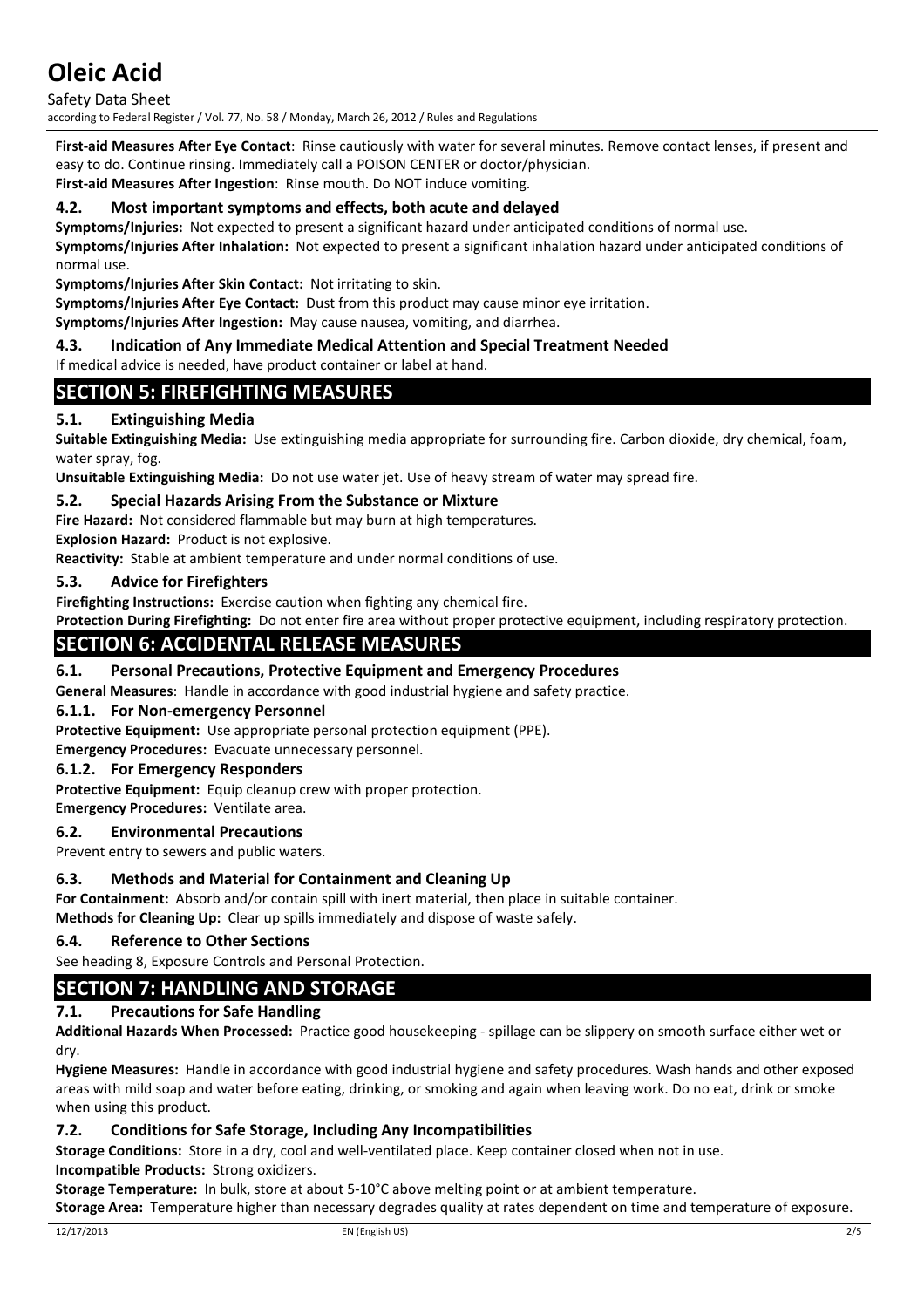Safety Data Sheet according to Federal Register / Vol. 77, No. 58 / Monday, March 26, 2012 / Rules and Regulations

**Special Rules on Packaging:** Stainless steel preferred for storage.

# **7.3. Specific End Use(s)** See section 1.

# **SECTION 8: EXPOSURE CONTROLS/PERSONAL PROTECTION**

# **8.1. Control Parameters**

No Occupational Exposure Limits (OELs) have been established for this product or its chemical components.

### **8.2. Exposure Controls**

**Appropriate Engineering Controls** : Ensure all national/local regulations are observed.

### Personal Protective Equipment : Safety glasses. Gloves.



**Hand Protection** : Rubber gloves.

- 
- **Eye Protection** : Chemical goggles or safety glasses.
- **Respiratory Protection** : If exposure limits are exceeded or irritation is experienced, NIOSH approved respiratory protection should be worn.

**Other Information** : When using, do not eat, drink or smoke.

# **SECTION 9: PHYSICAL AND CHEMICAL PROPERTIES**

## **9.1. Information on Basic Physical and Chemical Properties**

| <b>Physical State</b>                             | : Liguid                                                            |
|---------------------------------------------------|---------------------------------------------------------------------|
| Appearance<br>Odor                                | Light yellow. Turns dark red on exposure to air.<br>Characteristic. |
| <b>Odor Threshold</b>                             | No data available                                                   |
| рH                                                | : No data available                                                 |
| <b>Relative Evaporation Rate (butylacetate=1)</b> | : No data available                                                 |
| <b>Melting Point</b>                              | : $7 - 11$ °C (44.6-51.8°F)                                         |
| <b>Freezing Point</b>                             | : No data available                                                 |
| <b>Boiling Point</b>                              | : ~ 356 °C (689°F)                                                  |
| <b>Flash Point</b>                                | : ~ 189 °C (372.2°F) Closed Cup; ICSC 1005                          |
| <b>Auto-ignition Temperature</b>                  | : $363 °C (685.4 °F)$                                               |
| <b>Decomposition Temperature</b>                  | : No data available                                                 |
| Flammability (solid, gas)                         | : No data available                                                 |
| <b>Vapor Pressure</b>                             | : 0.99 mm Hg @ 165°C; ~5.46 x 10-7 mmHg (HSDB) @ 25 d C.            |
| <b>Relative Vapor Density at 20 °C</b>            | : 9.74                                                              |
| <b>Relative Density</b>                           | : $^{\circ}$ 0.895 @25°C                                            |
| <b>Specific Gravity</b>                           | : Not available                                                     |
| Solubility                                        | : Water: Insoluble @ 20°C                                           |
|                                                   | Ethanol: Soluble                                                    |
|                                                   | Ether: Soluble<br>Organic solvent: Soluble                          |
| Log Pow                                           | No data available                                                   |
| Log Kow                                           | : No data available                                                 |
| <b>Viscosity, Kinematic</b>                       | No data available                                                   |
| <b>Viscosity, Dynamic</b>                         | : No data available                                                 |
| <b>Explosive Properties</b>                       | No data available                                                   |
| <b>Oxidizing Properties</b>                       | : No data available                                                 |
| <b>Explosive Limits</b>                           | : Not applicable                                                    |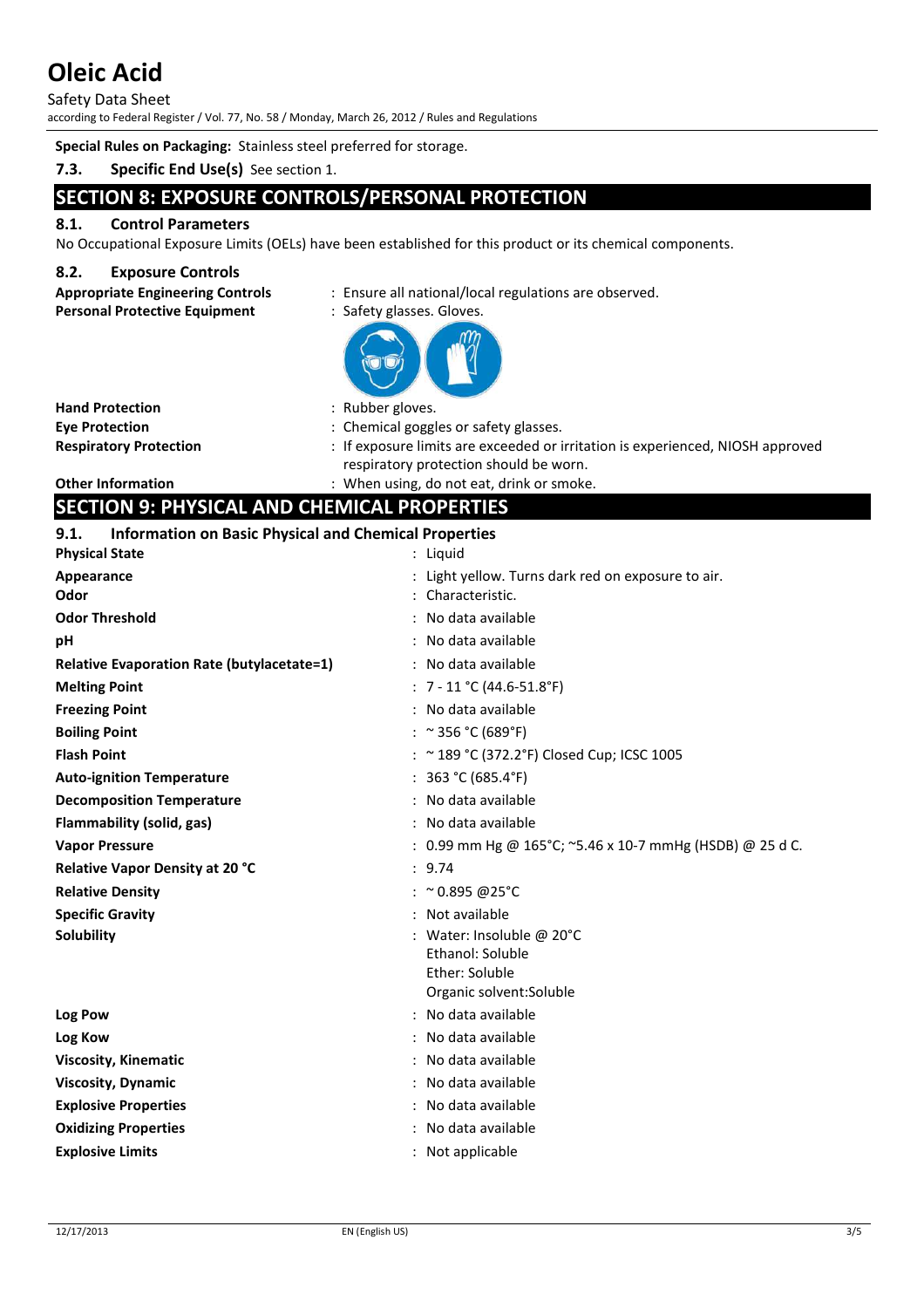Safety Data Sheet

according to Federal Register / Vol. 77, No. 58 / Monday, March 26, 2012 / Rules and Regulations

#### **9.2. Other Information** No additional information available

# **SECTION 10: STABILITY AND REACTIVITY**

- **10.1 Reactivity:** Stable at ambient temperature and under normal conditions of use.
- **10.2 Chemical Stability:** Stable under normal temperture and pressure.
- **10.3 Possibility of Hazardous Reactions:** Hazardous polymerization will not occur.
- **10.4 Conditions to Avoid:** Avoid ignition sources. Direct sunlight. Extremely high or low temperatures.
- **10.5 Incompatible Materials:** Strong oxidizers.

**10.6 Hazardous Decomposition Products:** Carbon oxides (CO, CO2).

# **SECTION 11: TOXICOLOGICAL INFORMATION**

#### **11.1. Information On Toxicological Effects**

**Acute Toxicity** : Not classified

#### **Oleic acid (112-80-1)**

**ATE (Oral)** 25000.000 mg/kg

**Skin Corrosion/Irritation**: Not classified

**Serious Eye Damage/Irritation**: Not classified

#### **Respiratory or Skin Sensitization**: Not classified **Germ Cell Mutagenicity:** Not classified **Carcinogenicity**: Not classified

**Reproductive Toxicity**: Not classified **Specific Target Organ Toxicity (Single Exposure)**: Not classified

**Specific Target Organ Toxicity (Repeated Exposure):** Not classified

**Aspiration Hazard:** Not classified

**Symptoms/Injuries After Inhalation:** Not expected to present a significant inhalation hazard under anticipated conditions of normal use.

**Symptoms/Injuries After Skin Contact:** Not irritating to skin.

**Symptoms/Injuries After Eye Contact:** Dust from this product may cause minor eye irritation.

**Symptoms/Injuries After Ingestion:** May cause nausea, vomiting, and diarrhea.

# **SECTION 12: ECOLOGICAL INFORMATION**

#### **12.1. Toxicity**

**Oleic acid (112-80-1)** 

**LC50 Fish 1** 205 mg/l (Exposure time: 96 h - Species: Pimephales promelas [static])

# **12.2. Persistence and Degradability**

**Oleic Acid (112-80-1)** 

| <b>Persistence and Degradability</b> | Readily biodegradable in water. |
|--------------------------------------|---------------------------------|
|                                      |                                 |

# **12.3. Bioaccumulative Potential**

**Oleic Acid (112-80-1)** 

| <b>Bioaccumulative Potential</b> |  |
|----------------------------------|--|
|                                  |  |

# **12.4. Mobility in Soil** No additional information available

# **12.5. Other Adverse Effects**

**Other Information** : Avoid release to the environment.

# **SECTION 13: DISPOSAL CONSIDERATIONS**

#### **13.1. Waste treatment methods**

**Waste Disposal Recommendations:** Dispose of waste material in accordance with all local, regional, national, and international regulations.

**Not established.**